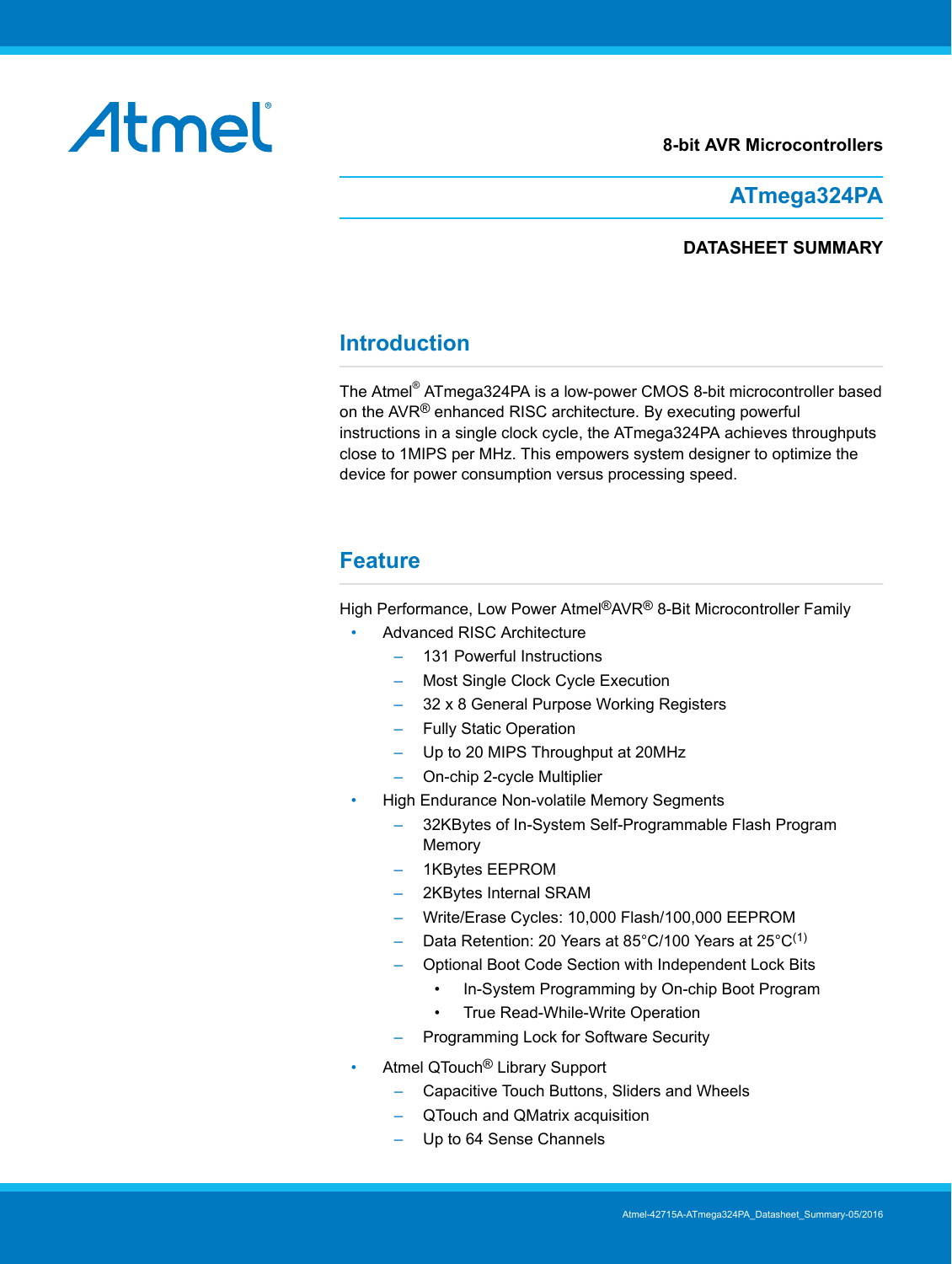- JTAG (IEEE std. 1149.1 Compliant) Interface
	- Boundary-scan Capabilities According to the JTAG Standard
	- Extensive On-chip Debug Support
	- Programming of Flash, EEPROM, Fuses, and Lock Bits through the JTAG Interface
- Peripheral Features
	- Two 8-bit Timer/Counters with Separate Prescaler and Compare Mode
	- One 16-bit Timer/Counter with Separate Prescaler, Compare Mode, and Capture Mode
	- Real Time Counter with Separate Oscillator
	- Six PWM Channels
	- 8-channel 10-bit ADC
		- Differential Mode with Selectable Gain at 1×, 10× or 200×
	- One Byte-oriented 2-wire Serial Interface (Philips  $1^2C$  compatible)
	- Two Programmable Serial USART
	- One Master/Slave SPI Serial Interface
	- Programmable Watchdog Timer with Separate On-chip Oscillator
	- On-chip Analog Comparator
	- Interrupt and Wake-up on Pin Change
- Special Microcontroller Features
	- Power-on Reset and Programmable Brown-out Detection
	- Internal Calibrated RC Oscillator
	- External and Internal Interrupt Sources
	- Six Sleep Modes: Idle, ADC Noise Reduction, Power-save, Power-down, Standby, and Extended Standby
- I/O and Packages
	- 32 Programmable I/O Lines
	- 40-pin PDIP
	- 44-lead TQFP
	- 44-pad VQFN/QFN
	- 44-pad DRQFN
	- 49-ball VFBGA
	- Operating Voltage:
		- $1.8 5.5V$
	- Speed Grades
		- $-$  0 4MHz @ 1.8V 5.5V
		- $-$  0 10MHz @ 2.7V 5.5V
		- $-$  0 20MHz @ 4.5 5.5V
- Power Consumption at 1MHz, 1.8V, 25°C
	- Active Mode: 0.4mA
	- Power-down Mode: 0.1μA
	- Power-save Mode: 0.6μA (Including 32kHz RTC)

**Note:** 

1. Refer to *Data Retention*

#### **Related Links**

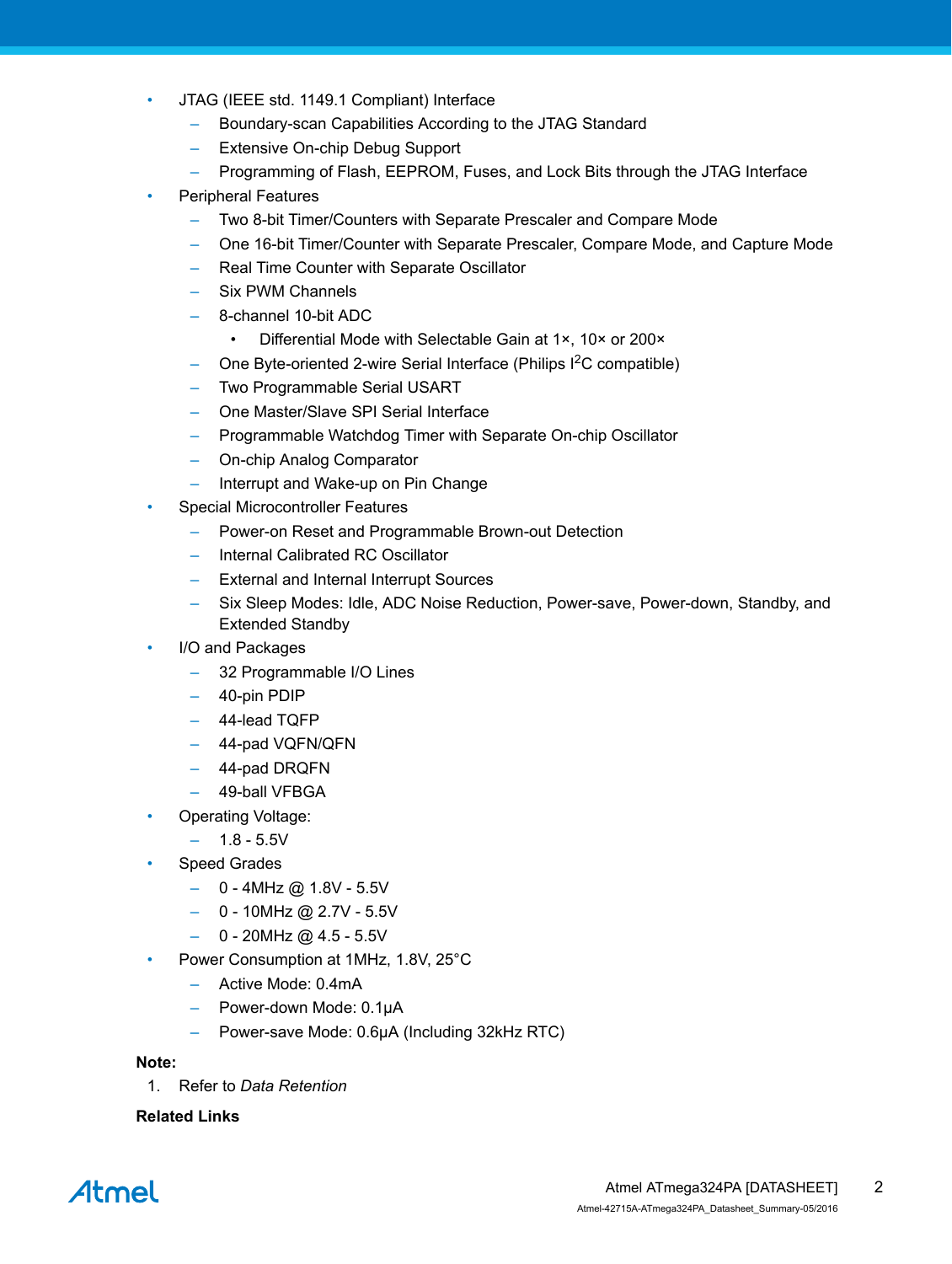[Data Retention](#page-14-0) on page 15

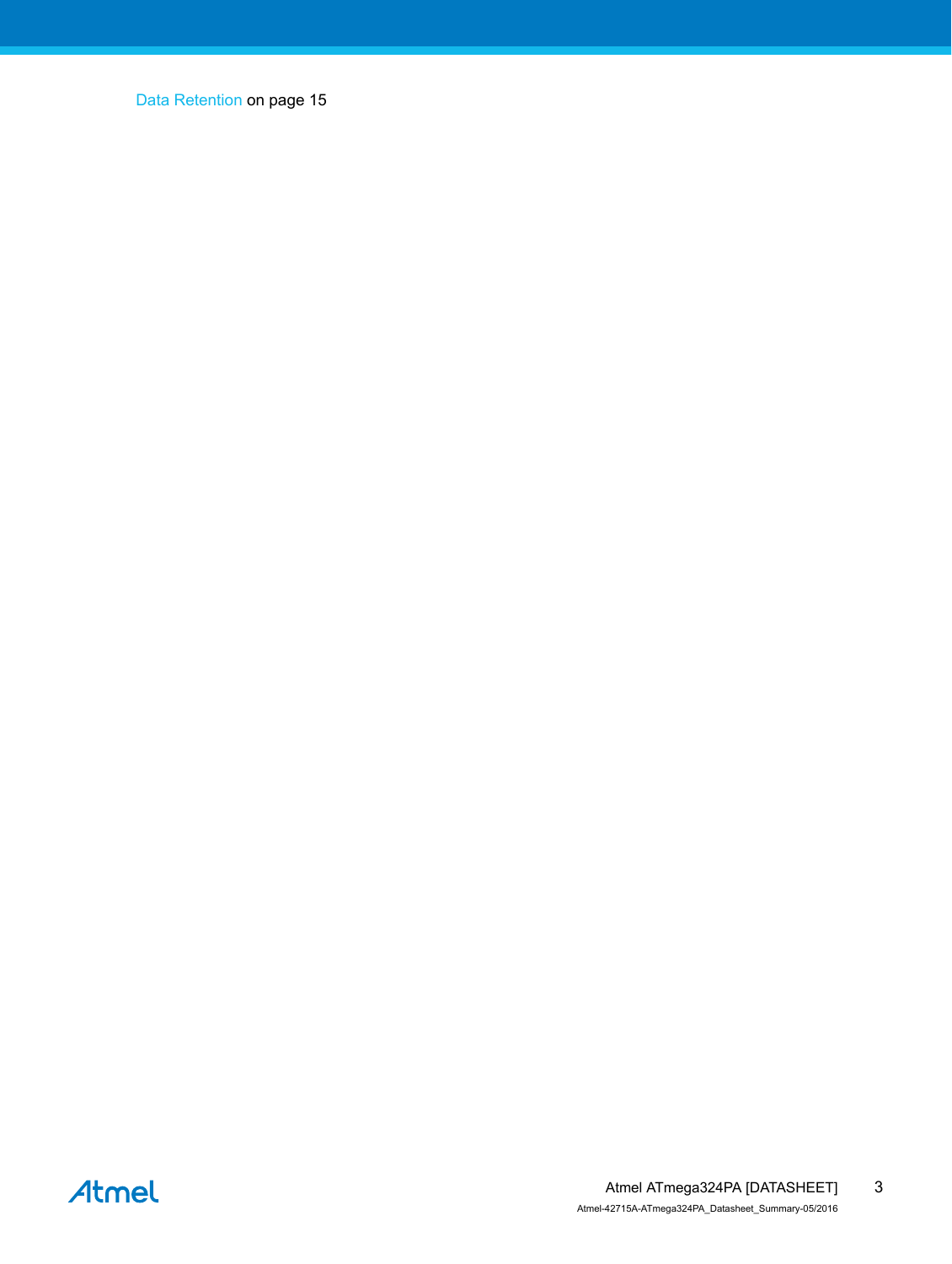## **1. Description**

The Atmel® ATmega324PA is a low-power CMOS 8-bit microcontroller based on the AVR enhanced RISC architecture. By executing powerful instructions in a single clock cycle, the ATmega324PA achieves throughputs close to 1MIPS per MHz. This empowers system designer to optimize the device for power consumption versus processing speed.

The Atmel AVR<sup>®</sup> core combines a rich instruction set with 32 general purpose working registers. All the 32 registers are directly connected to the Arithmetic Logic Unit (ALU), allowing two independent registers to be accessed in a single instruction executed in one clock cycle. The resulting architecture is more code efficient while achieving throughputs up to ten times faster than conventional CISC microcontrollers.

The ATmega324PA provides the following features: 32Kbytes of In-System Programmable Flash with Read-While-Write capabilities, 1Kbytes EEPROM, 2Kbytes SRAM, 32 general purpose I/O lines, 32 general purpose working registers, Real Time Counter (RTC), three flexible Timer/Counters with compare modes and PWM, two serial programmable USARTs , one byte-oriented 2-wire Serial Interface (I2C), a 8 channel 10-bit ADC with optional differential input stage with programmable gain, a programmable Watchdog Timer with internal Oscillator, an SPI serial port, IEEE std. 1149.1 compliant JTAG test interface, also used for accessing the On-chip Debug system and programming and six software selectable power saving modes. The Idle mode stops the CPU while allowing the SRAM, Timer/Counters, SPI port, and interrupt system to continue functioning. The Power-down mode saves the register contents but freezes the Oscillator, disabling all other chip functions until the next interrupt or hardware reset. In Power-save mode, the asynchronous timer continues to run, allowing the user to maintain a timer base while the rest of the device is sleeping. The ADC Noise Reduction mode stops the CPU and all I/O modules except asynchronous timer and ADC to minimize switching noise during ADC conversions. In Standby mode, the crystal/resonator oscillator is running while the rest of the device is sleeping. This allows very fast start-up combined with low power consumption. In Extended Standby mode, both the main oscillator and the asynchronous timer continue to run.

Atmel offers the QTouch® library for embedding capacitive touch buttons, sliders and wheels functionality into AVR microcontrollers. The patented charge-transfer signal acquisition offers robust sensing and includes fully debounced reporting of touch keys and includes Adjacent Key Suppression® (AKS™) technology for unambiguous detection of key events. The easy-to-use QTouch Suite toolchain allows you to explore, develop and debug your own touch applications.

The device is manufactured using Atmel's high density non-volatile memory technology. The On-chip ISP Flash allows the program memory to be reprogrammed In-System through an SPI serial interface, by a conventional nonvolatile memory programmer, or by an On-chip Boot program running on the AVR core. The Boot program can use any interface to download the application program in the Application Flash memory. Software in the Boot Flash section will continue to run while the Application Flash section is updated, providing true Read-While-Write operation. By combining an 8-bit RISC CPU with In-System Self-Programmable Flash on a monolithic chip, the Atmel ATmega324PA is a powerful microcontroller that provides a highly flexible and cost effective solution to many embedded control applications.

The ATmega324PA is supported with a full suite of program and system development tools including: C Compilers, Macro Assemblers, Program Debugger/Simulators, In-Circuit Emulators, and Evaluation kits.

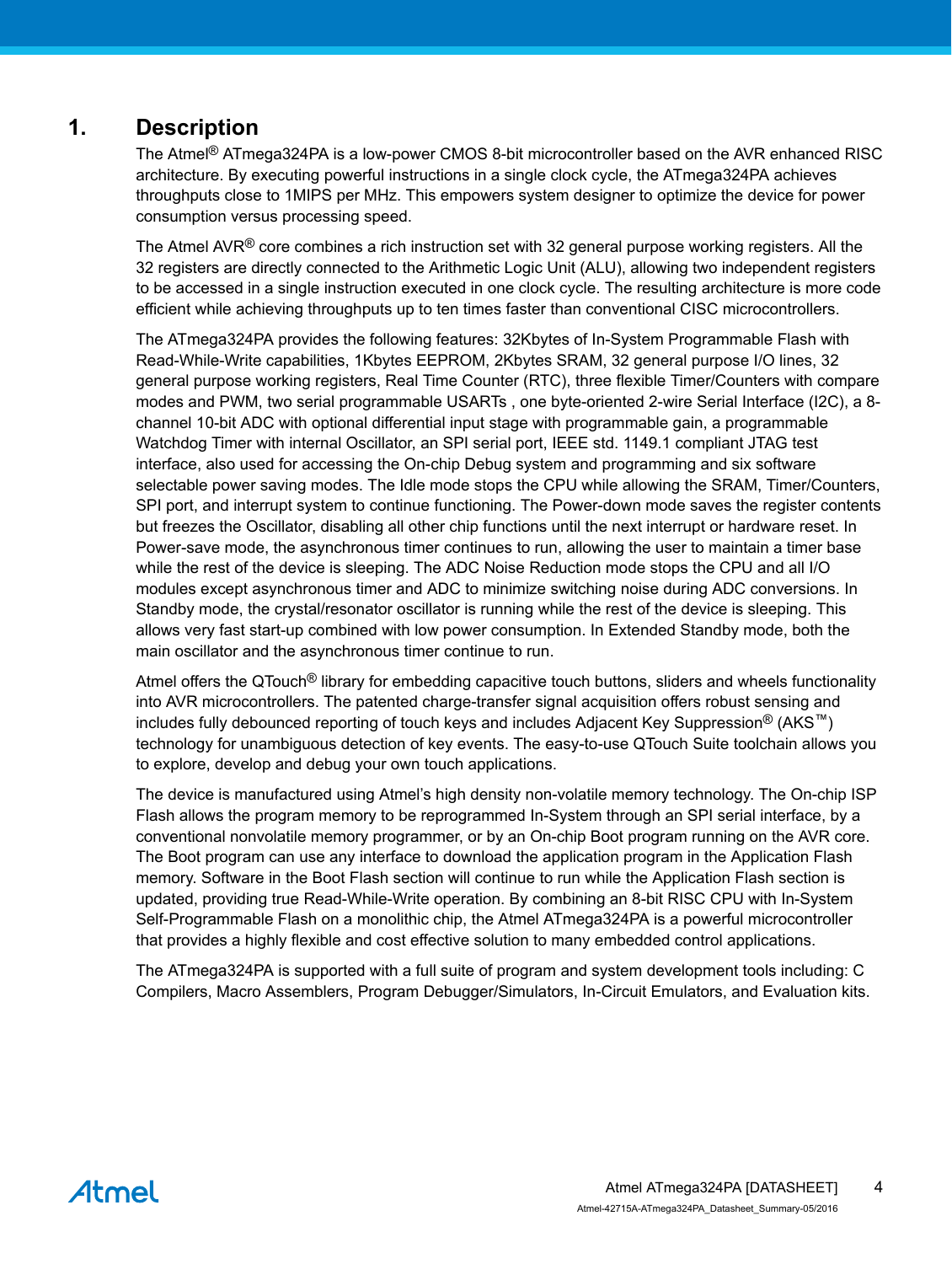# **2. Configuration Summary**

The table below compares the device series of feature and pin compatible devices, providing a seamless migration path.

| <b>Features</b>                     | ATmega164PA     | ATmega324PA     | ATmega644PA     | ATmega1284P    |
|-------------------------------------|-----------------|-----------------|-----------------|----------------|
| Pin Count                           | 40/44/49        | 40/44/49        | 40/44           | 40/44          |
| Flash (Bytes)                       | <b>16K</b>      | 32K             | 64K             | 128K           |
| SRAM (Bytes)                        | 1K              | 2K              | 4K              | <b>16K</b>     |
| EEPROM (Bytes)                      | 512             | 1K              | 2K              | 4K             |
| <b>General Purpose</b><br>I/O Lines | 32              | 32              | 32              | 32             |
| <b>SPI</b>                          | $\mathbf{1}$    | $\mathbf{1}$    | $\mathbf{1}$    | $\mathbf{1}$   |
| TWI $(l^2C)$                        | $\mathbf{1}$    | $\mathbf{1}$    | $\mathbf{1}$    | $\mathbf{1}$   |
| <b>USART</b>                        | $\overline{2}$  | $\overline{2}$  | $\overline{2}$  | $\overline{2}$ |
| <b>ADC</b>                          | 10-bit 15ksps   | 10-bit 15ksps   | 10-bit 15ksps   | 10-bit 15ksps  |
| <b>ADC Channels</b>                 | 8               | $\bf 8$         | 8               | $\bf 8$        |
| Analog Comparator                   | $\mathbf{1}$    | $\mathbf{1}$    | $\mathbf{1}$    | 1              |
| 8-bit Timer/<br>Counters            | $\overline{2}$  | $\overline{2}$  | $\overline{2}$  | $\overline{2}$ |
| 16-bit Timer/<br>Counters           | $\mathbf{1}$    | $\mathbf{1}$    | $\mathbf{1}$    | $\overline{2}$ |
| <b>PWM</b> channels                 | $6\phantom{1}$  | $6\phantom{a}$  | $6\phantom{1}$  | $\delta$       |
| Packages                            | <b>PDIP</b>     | <b>PDIP</b>     | <b>PDIP</b>     | <b>PDIP</b>    |
|                                     | <b>TQFP</b>     | <b>TQFP</b>     | <b>TQFP</b>     | <b>TQFP</b>    |
|                                     | <b>VQFN/QFN</b> | <b>VQFN/QFN</b> | <b>VQFN/QFN</b> | <b>VQFNQFN</b> |
|                                     | <b>DRQFN</b>    | <b>DRQFN</b>    |                 |                |
|                                     | <b>VFBGA</b>    | <b>VFBGA</b>    |                 |                |

**Table 2-1. Configuration Summary and Device Comparison**

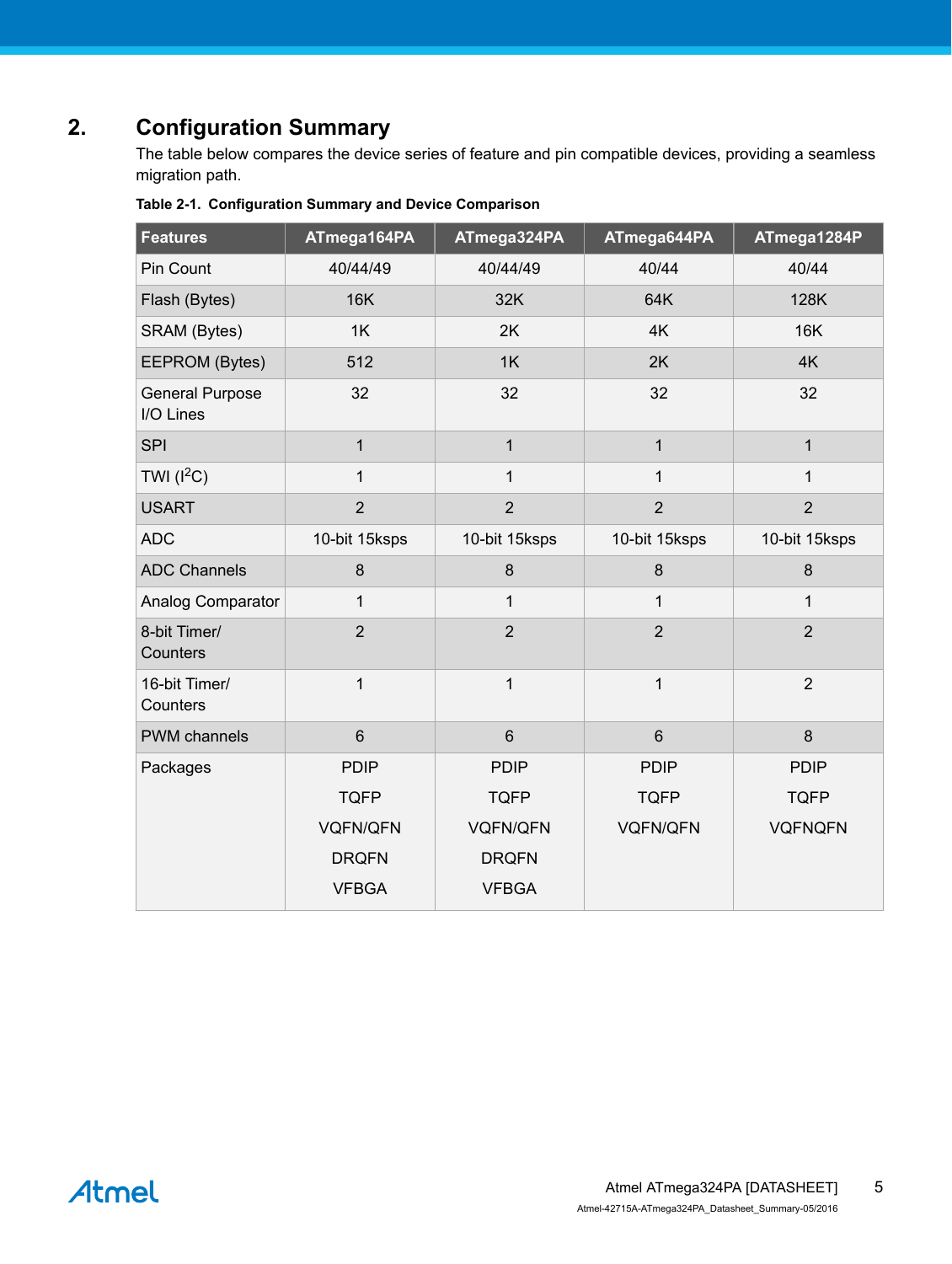## **3. Ordering Information**

| Speed [MHz] <sup>(3)</sup> | <b>Power Supply [V]</b> | Ordering Code <sup>(2)</sup> | Package <sup>(1)</sup> | <b>Operational Range</b>                                |
|----------------------------|-------------------------|------------------------------|------------------------|---------------------------------------------------------|
| 20                         | $1.8 - 5.5$             | ATmega324PA-AU               | 44A                    | Industrial<br>$(-40^{\circ}$ C to 85 $^{\circ}$ C)      |
|                            |                         | ATmega324PA-AUR $(5)$        | 44A                    |                                                         |
|                            |                         | ATmega324PA-PU               | 40P6                   |                                                         |
|                            |                         | ATmega324PA-MU               | 44M1                   |                                                         |
|                            |                         | ATmega324PA-MUR $(5)$        | 44M1                   |                                                         |
|                            |                         | ATmega324PA-MCH $(4)$        | 44MC                   |                                                         |
|                            |                         | ATmega324PA-MCHR(4)(5)       | 44MC                   |                                                         |
|                            |                         | ATmega324PA-CU               | 49C2                   |                                                         |
|                            |                         | ATmega324PA-CUR $(5)$        | 49C2                   |                                                         |
| 20                         | $1.8 - 5.5$             | ATmega324PA-AN               | 44A                    | Industrial<br>$(-40^{\circ}C \text{ to } 105^{\circ}C)$ |
|                            |                         | ATmega324PA-ANR $(5)$        | 44A                    |                                                         |
|                            |                         | ATmega324PA-PN               | 40P6                   |                                                         |
|                            |                         | ATmega324PA-MN               | 44M1                   |                                                         |
|                            |                         | ATmega324PA-MNR $(5)$        | 44M1                   |                                                         |

#### **Note:**

- 1. This device can also be supplied in wafer form. Please contact your local Atmel sales office for detailed ordering information and minimum quantities.
- 2. Pb-free packaging, complies to the European Directive for Restriction of Hazardous Substances (RoHS directive). Also Halide free and fully Green.
- 3. Refer to *Speed Grades* for Speed vs. V<sub>CC</sub>
- 4. NiPdAu Lead Finish.
- 5. Tape & Reel.

#### **Package Type**

| 40P6 | 40-pin, 0.600" Wide, Plastic Dual Inline Package (PDIP)                                                           |
|------|-------------------------------------------------------------------------------------------------------------------|
| 44A  | 44-lead, Thin (1.0mm) Plastic Quad Flat Package (TQFP)                                                            |
| 44M1 | 44-pad, 7 x 7 x 1.0mm body, lead pitch 0.50mm, Thermally Enhanced Plastic Very Thin Quad Flat No-<br>Lead (VQFN)  |
|      | 44MC 44-lead (2-row Staggered), 5 x 5 x 1.0mm body, 2.60 x 2.60mm Exposed Pad, Quad Flat No-Lead<br>Package (QFN) |
| 49C2 | 49-ball, (7 × 7 Array) 0.65mm Pitch, 5 × 5 × 1mm, Very Thin, Fine-Pitch Ball Grid Array Package (VFBGA)           |

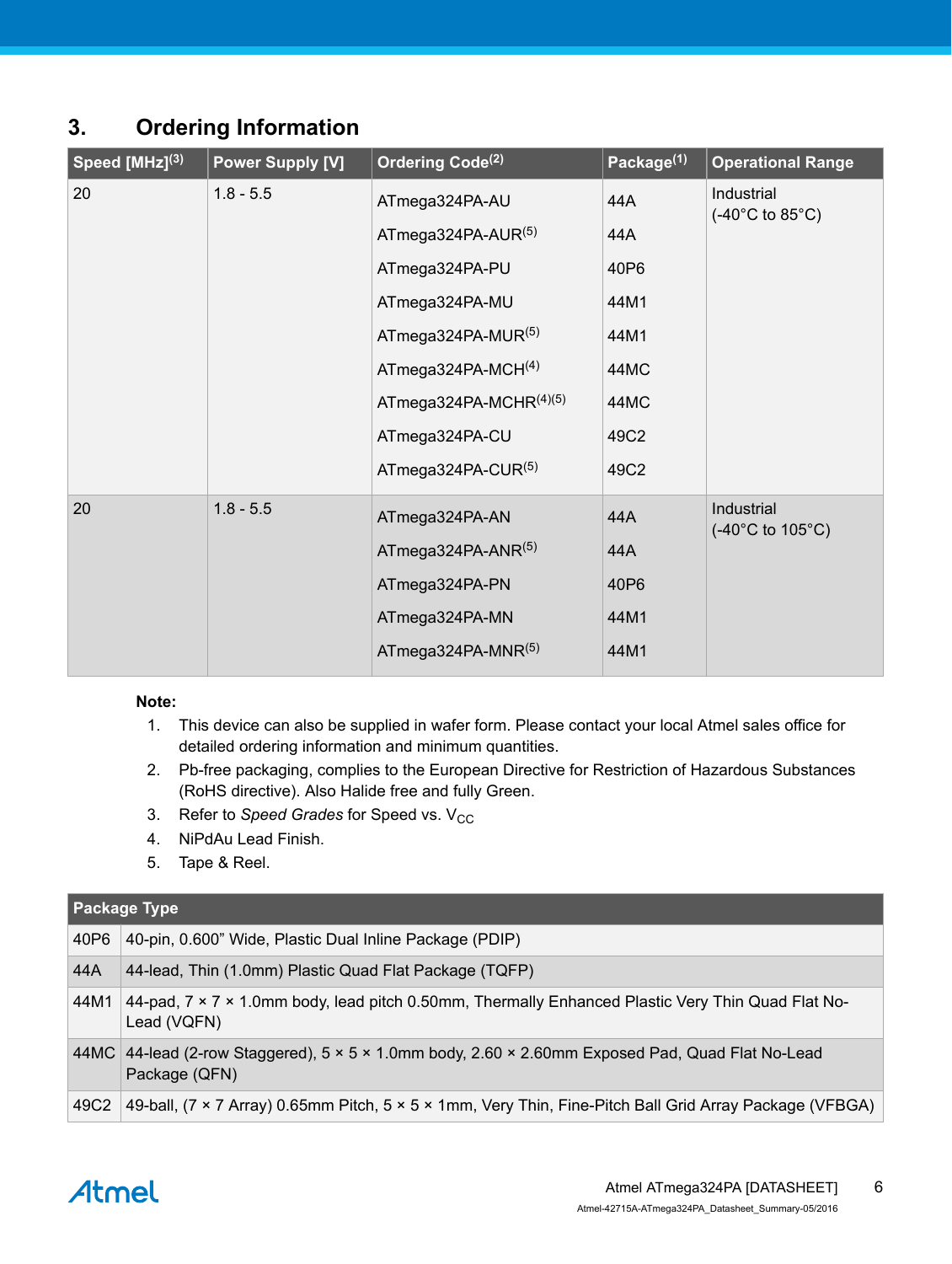## **4. Block Diagram**

**Figure 4-1. Block Diagram**



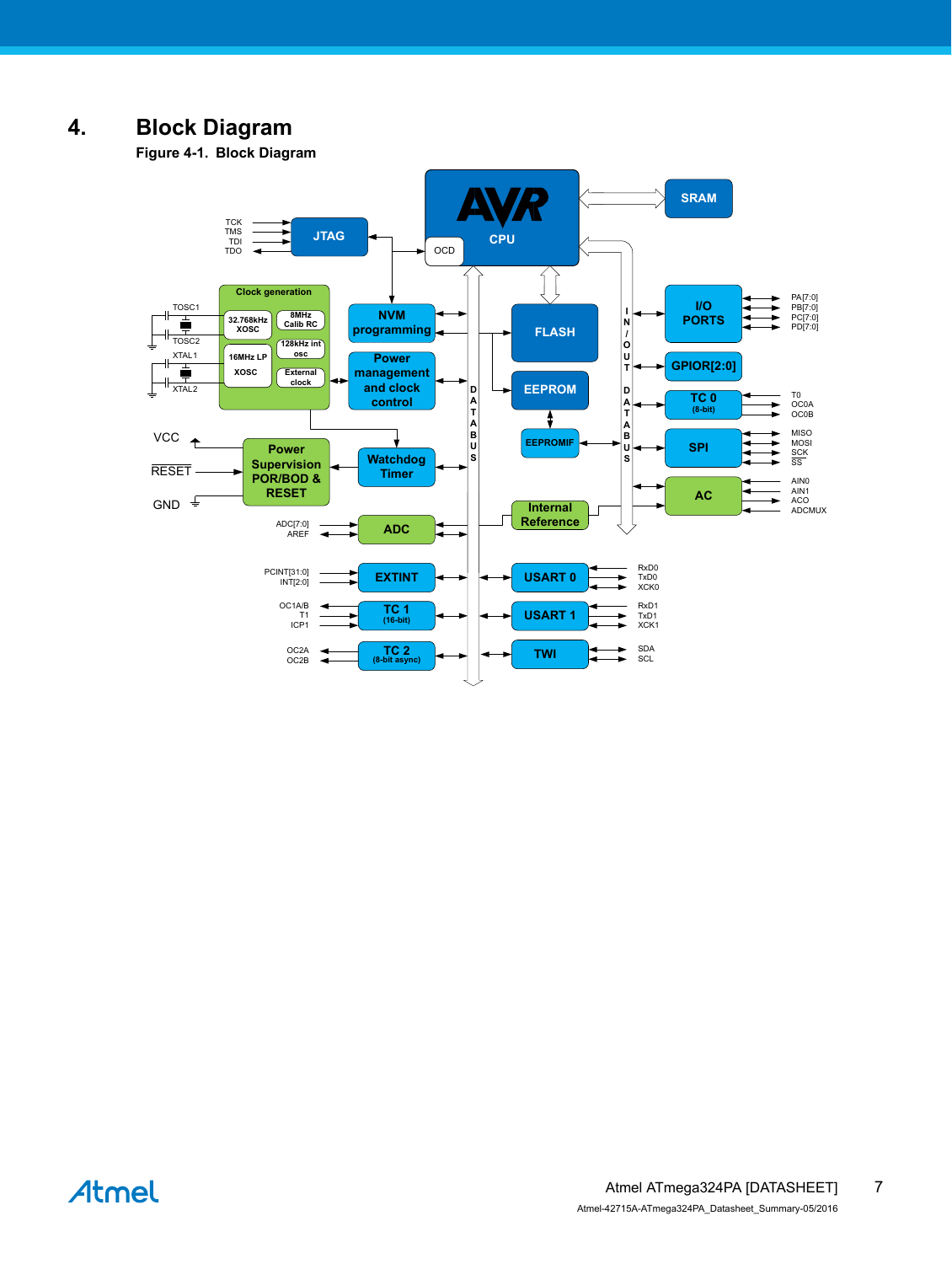## **5. Pin Configurations**

#### **5.1. Pinout**

#### **5.1.1. PDIP**



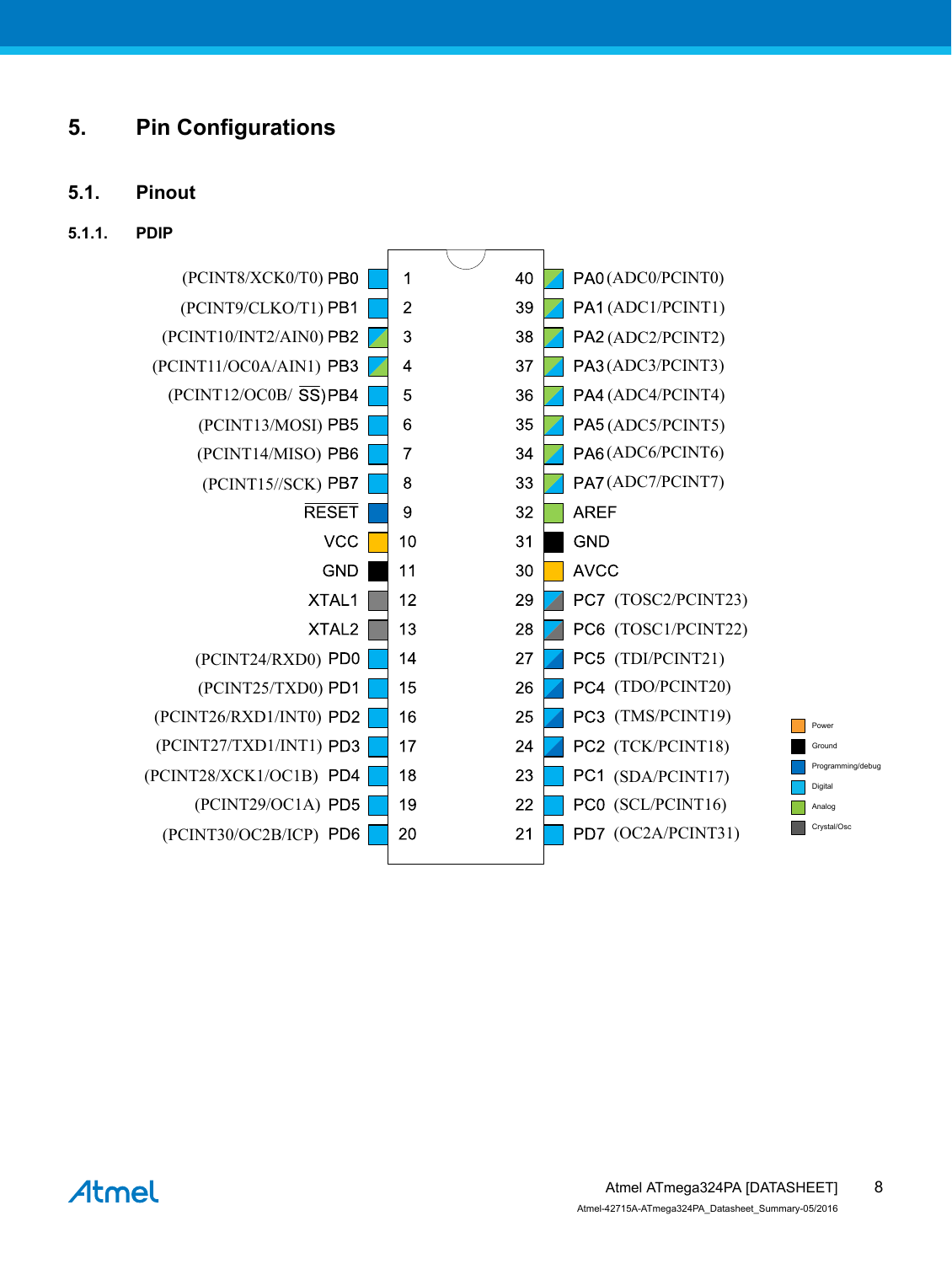#### **5.1.2. TQFN and QFN**

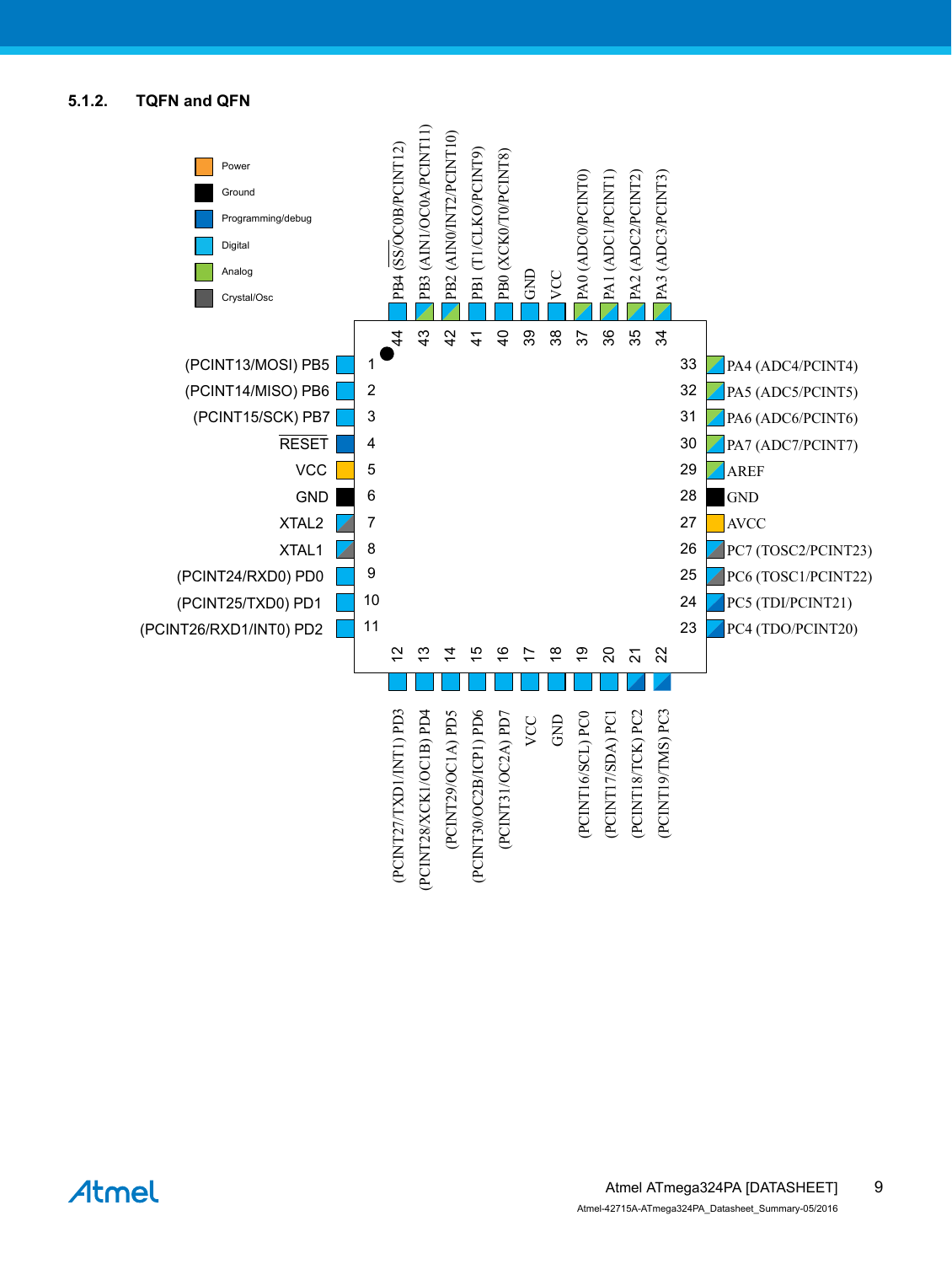**5.1.3. DRQFN**

Top view **Bottom view** 



**Table 5-1. DRQFN Pinout**

| A1             | PB <sub>5</sub>   | A7             | PD <sub>3</sub> | A13        | PC4             | A19        | PA <sub>3</sub> |
|----------------|-------------------|----------------|-----------------|------------|-----------------|------------|-----------------|
| <b>B1</b>      | PB <sub>6</sub>   | B <sub>6</sub> | PD4             | <b>B11</b> | PC <sub>5</sub> | <b>B16</b> | PA <sub>2</sub> |
| A2             | PB <sub>7</sub>   | A8             | PD <sub>5</sub> | A14        | PC <sub>6</sub> | A20        | PA <sub>1</sub> |
| <b>B2</b>      | <b>RESET</b>      | B7             | PD <sub>6</sub> | <b>B12</b> | PC7             | <b>B17</b> | PA <sub>0</sub> |
| A <sub>3</sub> | <b>VCC</b>        | A <sub>9</sub> | PD7             | A15        | <b>AVCC</b>     | A21        | <b>VCC</b>      |
| B <sub>3</sub> | <b>GND</b>        | B <sub>8</sub> | <b>VCC</b>      | <b>B13</b> | <b>GND</b>      | <b>B18</b> | <b>GND</b>      |
| A4             | XTAL <sub>2</sub> | A10            | <b>GND</b>      | A16        | <b>AREF</b>     | A22        | PB <sub>0</sub> |
| <b>B4</b>      | XTAL1             | B <sub>9</sub> | PC <sub>0</sub> | <b>B14</b> | PA7             | <b>B19</b> | PB1             |
| A <sub>5</sub> | PD <sub>0</sub>   | A11            | PC <sub>1</sub> | A17        | PA <sub>6</sub> | A23        | PB <sub>2</sub> |
| <b>B5</b>      | PD <sub>1</sub>   | <b>B10</b>     | PC <sub>2</sub> | <b>B15</b> | PA <sub>5</sub> | <b>B20</b> | PB <sub>3</sub> |
| A6             | PD <sub>2</sub>   | A12            | PC <sub>3</sub> | A18        | PA4             | A24        | PB4             |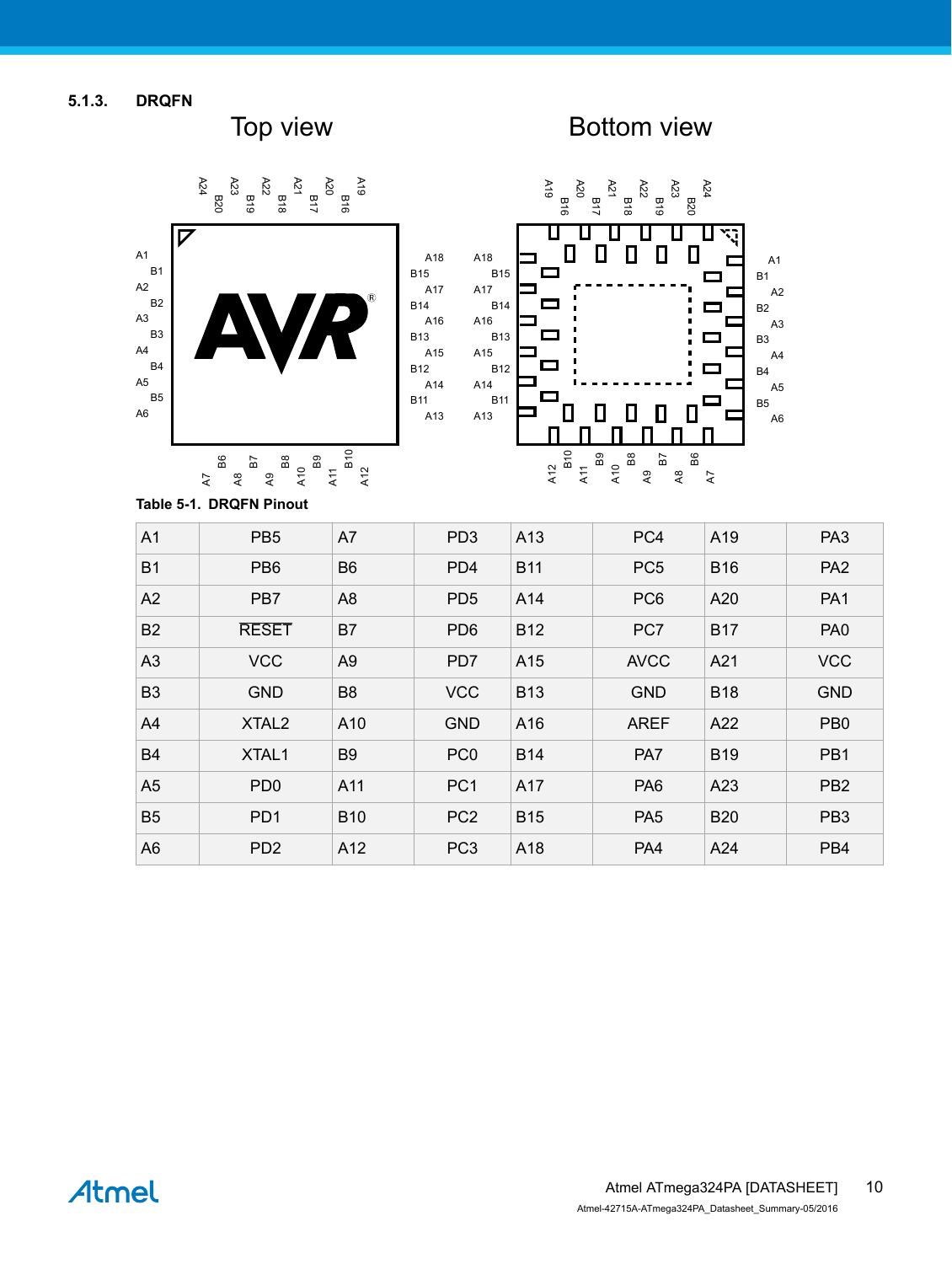**5.1.4. VFBGA**



- **DIGITAL PIN Communist Street ANALOG PIN College** OSCILLATOR **GROUND INPUT SUPPLY** REGULATED OUTPUT SUPPLY RESET PIN
- Programming/debug

#### **5.2. Pin Descriptions**

#### **5.2.1. VCC**

Digital supply voltage.

#### **5.2.2. GND**

Ground.

#### **5.2.3. Port A (PA[7:0])**

This port serves as analog inputs to the Analog-to-digital Converter.

This is an 8-bit, bi-directional I/O port with internal pull-up resistors, individually selectable for each bit. The output buffers have symmetrical drive characteristics, with both high sink and source capability. As inputs, the port pins that are externally pulled low will source current if pull-up resistors are activated. Port pins are tri-stated when a reset condition becomes active, even if the clock is not running.

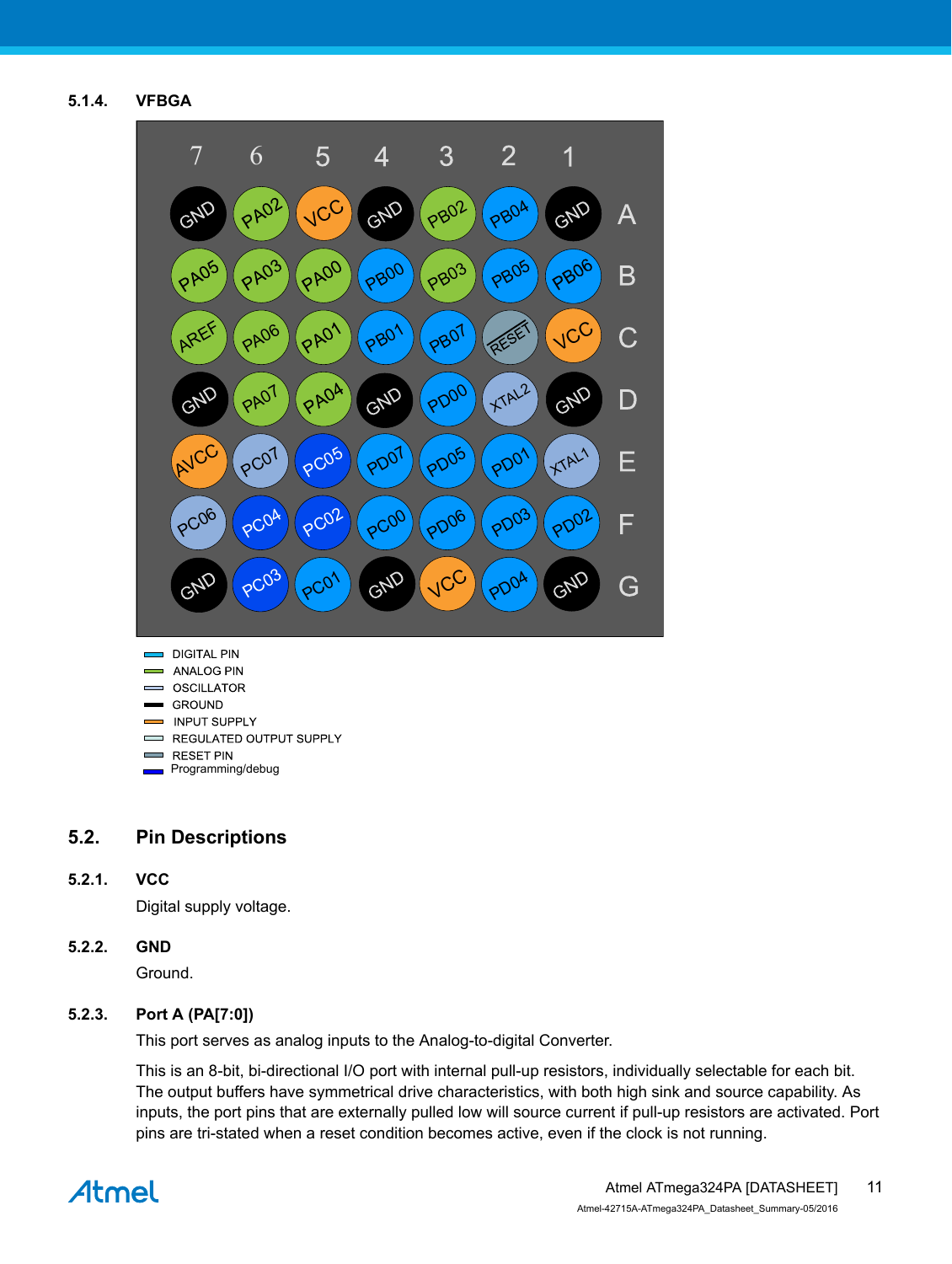#### **5.2.4. Port B (PB[7:0])**

This is an 8-bit, bi-directional I/O port with internal pull-up resistors, individually selectable for each bit. The output buffers have symmetrical drive characteristics, with both high sink and source capability. As inputs, the port pins that are externally pulled low will source current if pull-up resistors are activated. Port pins are tri-stated when a reset condition becomes active, even if the clock is not running.

This port also serves the functions of various special features.

#### **5.2.5. Port C (PC[7:0])**

This is an 8-bit, bi-directional I/O port with internal pull-up resistors, individually selectable for each bit. The output buffers have symmetrical drive characteristics, with both high sink and source capability. As inputs, the port pins that are externally pulled low will source current if pull-up resistors are activated. Port pins are tri-stated when a reset condition becomes active, even if the clock is not running.

This port also serves the functions of the JTAG interface, along with special features.

#### **5.2.6. Port D (PD[7:0])**

This is an 8-bit, bi-directional I/O port with internal pull-up resistors, individually selectable for each bit. The output buffers have symmetrical drive characteristics, with both high sink and source capability. As inputs, the port pins that are externally pulled low will source current if pull-up resistors are activated. Port pins are tri-stated when a reset condition becomes active, even if the clock is not running.

This port also serves the functions of various special features.

#### **5.2.7. RESET**

Reset input. A low level on this pin for longer than the minimum pulse length will generate a reset, even if the clock is not running. Shorter pulses are not guaranteed to generate a reset.

#### **5.2.8. XTAL1**

Input to the inverting Oscillator amplifier and input to the internal clock operating circuit.

#### **5.2.9. XTAL2**

Output from the inverting Oscillator amplifier.

#### **5.2.10. AVCC**

AVCC is the supply voltage pin for Port A and the Analog-to-digital Converter. It should be externally connected to  $V_{CC}$ , even if the ADC is not used. If the ADC is used, it should be connected to  $V_{CC}$  through a low-pass filter.

#### **5.2.11. AREF**

This is the analog reference pin for the Analog-to-digital Converter.

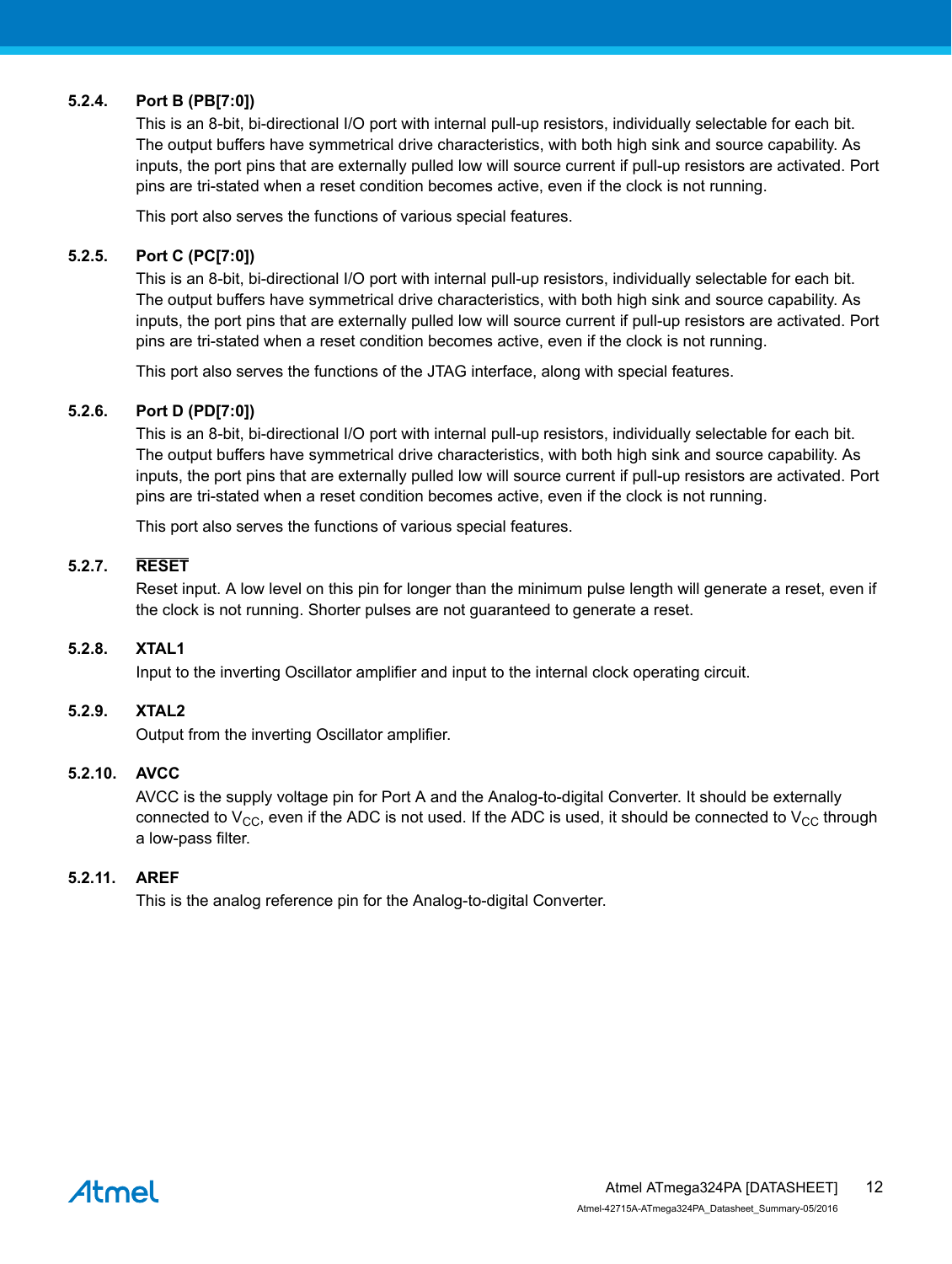## **6. I/O Multiplexing**

Each pin is by default controlled by the PORT as a general purpose I/O and alternatively it can be assigned to one of the peripheral functions.

The following table describes the peripheral signals multiplexed to the PORT I/O pins.

| 32-pin<br>TQFP/<br>QFN/<br><b>MLF Pin</b><br>$\pmb{\sharp}$ | 40-pin<br><b>PIPD</b><br>Pin# | <b>DRQFN</b><br>Pin# | <b>VFBGA</b><br>Pin# | <b>PAD</b>        | <b>EXTINT</b>    | <b>PCINT</b>                      | ADC/AC | $\mathop{\sf osc}\nolimits$ | $T/C \text{ } \# \text{ } 0$ | $T/C \# 1$        | <b>USART</b>     | I2C                         | SPI         | <b>JTAG</b> |
|-------------------------------------------------------------|-------------------------------|----------------------|----------------------|-------------------|------------------|-----------------------------------|--------|-----------------------------|------------------------------|-------------------|------------------|-----------------------------|-------------|-------------|
| $\mathbf{1}$                                                | 6                             | A1                   | <b>B2</b>            | PB[5]             |                  | PCINT1<br>3                       |        |                             |                              |                   |                  |                             | <b>MOSI</b> |             |
| $\overline{2}$                                              | $\overline{7}$                | <b>B1</b>            | B1                   | PB[6]             |                  | PCINT1<br>$\sqrt{4}$              |        |                             |                              |                   |                  |                             | <b>MISO</b> |             |
| 3                                                           | 8                             | A2                   | $\rm C3$             | PB[7]             |                  | PCINT1<br>$\mathbf 5$             |        |                             |                              |                   |                  |                             | SCK         |             |
| $\overline{4}$                                              | $\boldsymbol{9}$              | B <sub>2</sub>       | C <sub>2</sub>       | <b>RESET</b>      |                  |                                   |        |                             |                              |                   |                  |                             |             |             |
| $\sqrt{5}$                                                  | $10$                          | A <sub>3</sub>       | A <sub>5</sub>       | <b>VCC</b>        |                  |                                   |        |                             |                              |                   |                  |                             |             |             |
| $\,6$                                                       | 11                            | B <sub>3</sub>       | A1                   | GND               |                  |                                   |        |                             |                              |                   |                  |                             |             |             |
| $\overline{7}$                                              | 12                            | A4                   | D <sub>2</sub>       | XTAL <sub>2</sub> |                  |                                   |        |                             |                              |                   |                  |                             |             |             |
| $\bf 8$                                                     | $13$                          | B <sub>4</sub>       | E1                   | XTAL1             |                  |                                   |        |                             |                              |                   |                  |                             |             |             |
| $\boldsymbol{9}$                                            | 14                            | A <sub>5</sub>       | D <sub>3</sub>       | PD[0]             |                  | PCINT2<br>$\overline{\mathbf{4}}$ |        |                             |                              |                   | RxD0             |                             |             |             |
| 10                                                          | $15\,$                        | B <sub>5</sub>       | $\mathsf{E2}$        | PD[1]             |                  | PCINT2<br>$5\phantom{.0}$         |        |                             |                              |                   | TxD0             |                             |             |             |
| 11                                                          | $16\,$                        | A <sub>6</sub>       | F1                   | PD[2]             | INT <sub>0</sub> | PCINT2<br>6                       |        |                             |                              |                   | RxD1             |                             |             |             |
| 12                                                          | $17\,$                        | $\mathsf{A}7$        | F2                   | PD[3]             | INT1             | PCINT2<br>$\overline{7}$          |        |                             |                              |                   | TXD1             |                             |             |             |
| $13$                                                        | $18$                          | B <sub>6</sub>       | G <sub>2</sub>       | PD[4]             |                  | PCINT2<br>$\bf 8$                 |        |                             |                              | OC1B              | XCK1             |                             |             |             |
| 14                                                          | $19$                          | A <sub>8</sub>       | E <sub>3</sub>       | PD[5]             |                  | PCINT2<br>$\boldsymbol{9}$        |        |                             |                              | OC <sub>1</sub> A |                  |                             |             |             |
| 15                                                          | $20\,$                        | B7                   | F <sub>3</sub>       | PD[6]             |                  | PCINT3<br>$\pmb{0}$               |        |                             | OC2B                         | ICP1              |                  |                             |             |             |
| 16                                                          | $21$                          | A <sub>9</sub>       | $\mathsf{E}4$        | <b>PD[7]</b>      |                  | PCINT3<br>$\mathbf{1}$            |        |                             | OC2A                         |                   |                  |                             |             |             |
| 17                                                          | ÷,                            | B <sub>8</sub>       | C <sub>1</sub>       | VCC               |                  |                                   |        |                             |                              |                   | RxD <sub>2</sub> |                             | MISO1       |             |
| 18                                                          |                               | A10                  | $\mathsf{A4}$        | GND               |                  |                                   |        |                             |                              |                   | TxD <sub>2</sub> |                             | MOSI1       |             |
| 19                                                          | 22                            | B <sub>9</sub>       | F4                   | PC[0]             |                  | PCINT1<br>6                       |        |                             |                              |                   |                  | SCL                         |             |             |
| 20                                                          | 23                            | A11                  | G <sub>5</sub>       | PC[1]             |                  | PCINT1<br>7 <sup>7</sup>          |        |                             |                              |                   |                  | $\ensuremath{\mathsf{SDA}}$ |             |             |
| 21                                                          | 24                            | <b>B10</b>           | F <sub>5</sub>       | PC[2]             |                  | PCINT1<br>8                       |        |                             |                              |                   |                  |                             |             | <b>TCK</b>  |
| 22                                                          | $25\,$                        | A12                  | G <sub>6</sub>       | PC[3]             |                  | PCINT1<br>9                       |        |                             |                              |                   |                  |                             |             | TMS         |
| 23                                                          | $26\,$                        | A13                  | ${\sf F6}$           | PC[4]             |                  | PCINT2<br>$\mathsf{O}\xspace$     |        |                             |                              |                   |                  |                             |             | TDO         |

#### **Table 6-1. PORT Function Multiplexing**

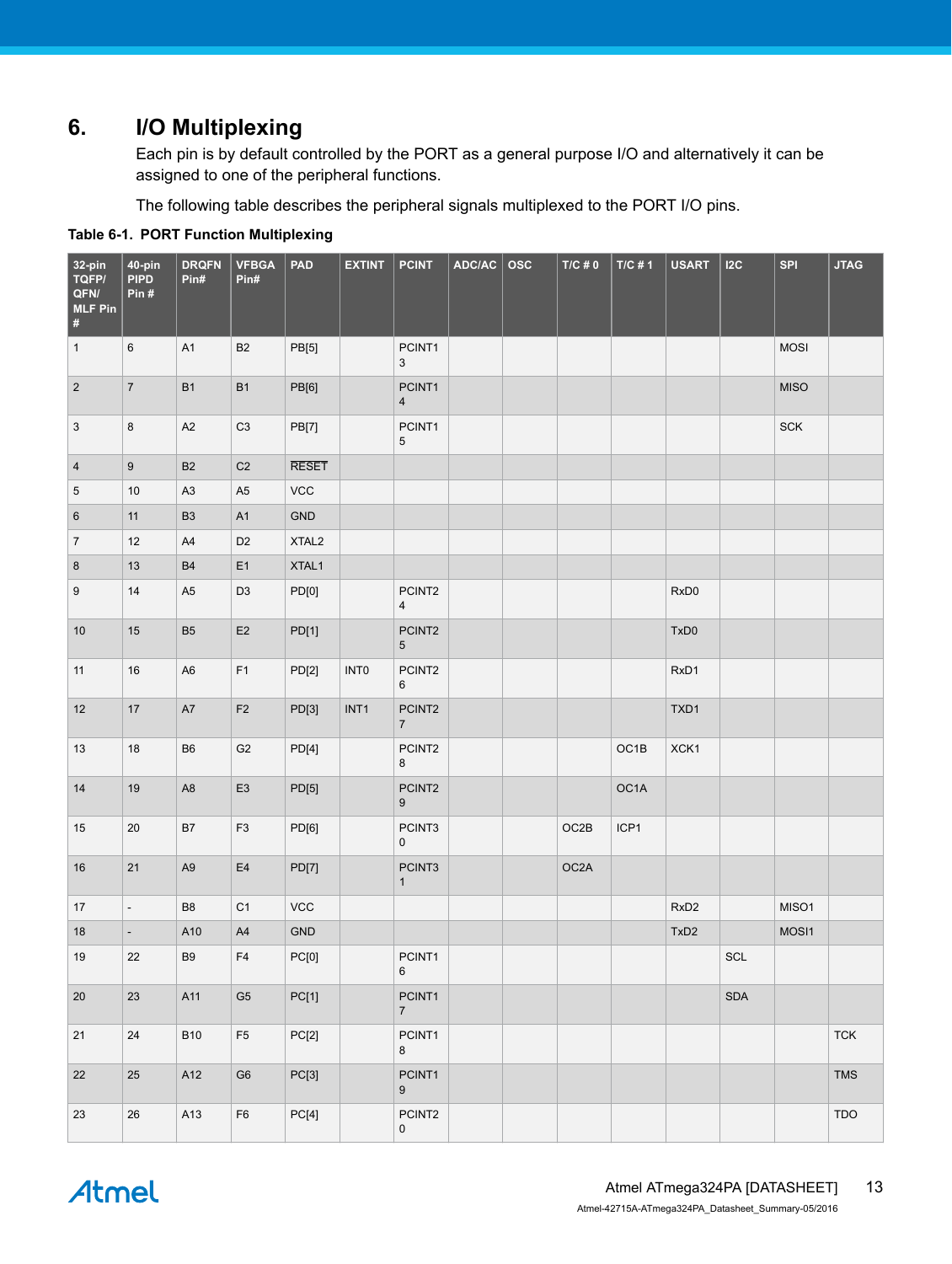| 32-pin<br>TQFP/<br>QFN/<br><b>MLF Pin</b><br>$\#$ | 40-pin<br><b>PIPD</b><br>Pin# | <b>DRQFN</b><br>Pin#     | <b>VFBGA</b><br>Pin# | <b>PAD</b>   | <b>EXTINT</b>    | <b>PCINT</b>             | ADC/AC           | <b>OSC</b>        | $T/C \# 0$     | $T/C \# 1$ | <b>USART</b> | 12C              | <b>SPI</b>             | <b>JTAG</b> |
|---------------------------------------------------|-------------------------------|--------------------------|----------------------|--------------|------------------|--------------------------|------------------|-------------------|----------------|------------|--------------|------------------|------------------------|-------------|
| 24                                                | 27                            | <b>B11</b>               | E <sub>5</sub>       | PC[5]        |                  | PCINT2<br>$\mathbf{1}$   |                  |                   |                |            |              |                  |                        | TDI         |
| 25                                                | 28                            | A14                      | F7                   | PC[6]        |                  | PCINT2<br>$\overline{2}$ |                  | TOSC1             |                |            |              |                  |                        |             |
| 26                                                | 29                            | <b>B12</b>               | E <sub>6</sub>       | <b>PC[7]</b> |                  | PCINT2<br>$\mathbf{3}$   |                  | TOSC <sub>2</sub> |                |            |              |                  |                        |             |
| 27                                                | 30                            | A15                      | E7                   | <b>AVCC</b>  |                  |                          |                  |                   |                |            |              |                  |                        |             |
| 28                                                | 31                            | <b>B13</b>               | D <sub>1</sub>       | <b>GND</b>   |                  |                          |                  |                   |                |            |              |                  |                        |             |
| 29                                                | 32                            | A16                      | C7                   | <b>AREF</b>  |                  |                          | <b>AREF</b>      |                   |                |            |              |                  |                        |             |
| $30\,$                                            | 33                            | <b>B14</b>               | D <sub>6</sub>       | <b>PA[7]</b> |                  | PCINT7                   | ADC7             |                   |                |            |              |                  |                        |             |
| 31                                                | 34                            | A17                      | C <sub>6</sub>       | PA[6]        |                  | PCINT6                   | ADC6             |                   |                |            |              |                  |                        |             |
| 32                                                | 35                            | <b>B15</b>               | B7                   | PA[5]        |                  | PCINT5                   | ADC <sub>5</sub> |                   |                |            |              |                  |                        |             |
| 33                                                | 36                            | A18                      | D <sub>5</sub>       | <b>PA[4]</b> |                  | PCINT4                   | ADC4             |                   |                |            |              |                  |                        |             |
| 34                                                | 37                            | A19                      | B <sub>6</sub>       | PA[3]        |                  | PCINT3                   | ADC3             |                   |                |            |              |                  |                        |             |
| 35                                                | 38                            | <b>B16</b>               | A <sub>6</sub>       | <b>PA[2]</b> |                  | PCINT2                   | ADC <sub>2</sub> |                   |                |            |              |                  |                        |             |
| 36                                                | 39                            | A20                      | C <sub>5</sub>       | <b>PA[1]</b> |                  | PCINT1                   | ADC1             |                   |                |            |              |                  |                        |             |
| 37                                                | 40                            | <b>B17</b>               | <b>B5</b>            | PA[0]        |                  | <b>PCINT0</b>            | ADC0             |                   |                |            |              |                  |                        |             |
| 38                                                | $\overline{a}$                | A21                      | G <sub>3</sub>       | <b>VCC</b>   |                  |                          |                  |                   |                |            |              | SDA1             |                        |             |
| 39                                                | $\overline{\phantom{a}}$      | <b>B18</b>               | A7                   | GND          |                  |                          |                  |                   |                |            |              | SCL <sub>1</sub> |                        |             |
| 40                                                | $\mathbf{1}$                  | A22                      | <b>B4</b>            | PB[0]        |                  | PCINT8                   |                  |                   | T <sub>0</sub> |            | XCK0         |                  |                        |             |
| 41                                                | $\overline{c}$                | <b>B19</b>               | C4                   | PB[1]        |                  | PCINT9                   |                  | <b>CLKO</b>       |                | T1         |              |                  |                        |             |
| 42                                                | $\mathbf{3}$                  | A23                      | $\mathsf{A}3$        | PB[2]        | INT <sub>2</sub> | PCINT1<br>$\pmb{0}$      | AIN <sub>0</sub> |                   |                |            |              |                  |                        |             |
| 43                                                | $\overline{4}$                | <b>B20</b>               | B <sub>3</sub>       | PB[3]        |                  | PCINT1<br>$\mathbf{1}$   | AIN1             |                   | OC0A           |            |              |                  |                        |             |
| 44                                                | $\overline{5}$                | A24                      | $\mathsf{A2}$        | PB[4]        |                  | PCINT1<br>$\overline{2}$ |                  |                   | OCOB           |            |              |                  | $\overline{\text{SS}}$ |             |
| $\overline{\phantom{a}}$                          | $\overline{\phantom{a}}$      | $\Box$                   | D <sub>4</sub>       | GND          |                  |                          |                  |                   |                |            |              |                  |                        |             |
|                                                   |                               | $\overline{a}$           | D7                   | GND          |                  |                          |                  |                   |                |            |              |                  |                        |             |
| $\overline{\phantom{a}}$                          | $\overline{\phantom{a}}$      | $\Box$                   | G <sub>1</sub>       | GND          |                  |                          |                  |                   |                |            |              |                  |                        |             |
|                                                   |                               | $\blacksquare$           | G4                   | <b>GND</b>   |                  |                          |                  |                   |                |            |              |                  |                        |             |
|                                                   | $\overline{\phantom{a}}$      | $\overline{\phantom{a}}$ | G7                   | GND          |                  |                          |                  |                   |                |            |              |                  |                        |             |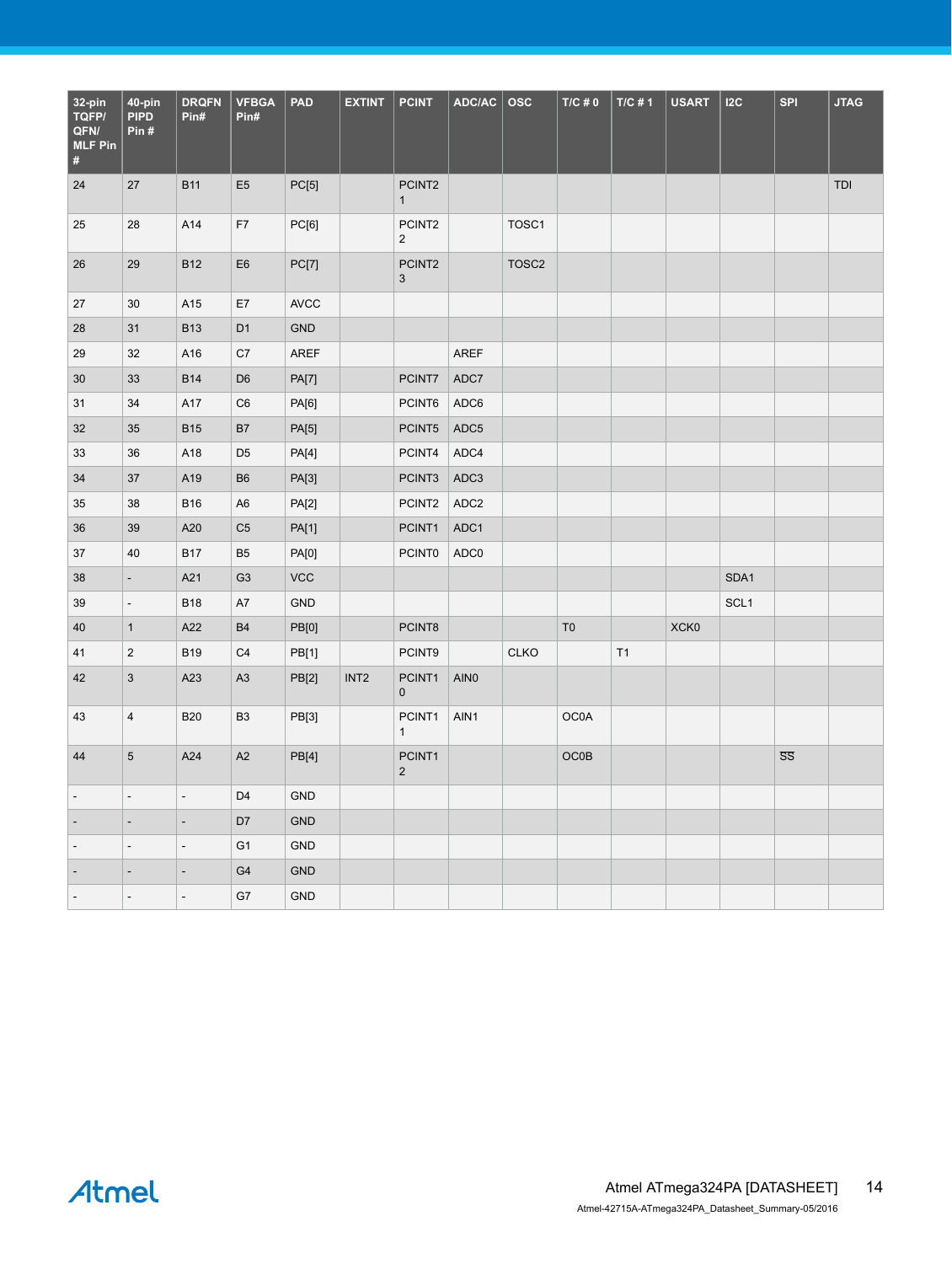## <span id="page-14-0"></span>**7. General Information**

#### **7.1. Resources**

A comprehensive set of development tools, application notes, and datasheets are available for download on [http://www.atmel.com/avr.](http://www.atmel.com/avr)

#### **7.2. Data Retention**

Reliability Qualification results show that the projected data retention failure rate is much less than 1 PPM over 20 years at 85°C or 100 years at 25°C.

#### **7.3. About Code Examples**

This documentation contains simple code examples that briefly show how to use various parts of the device. These code examples assume that the part specific header file is included before compilation. Be aware that not all C compiler vendors include bit definitions in the header files and interrupt handling in C is compiler dependent. Confirm with the C compiler documentation for more details.

For I/O Registers located in extended I/O map, "IN", "OUT", "SBIS", "SBIC", "CBI", and "SBI" instructions must be replaced with instructions that allow access to extended I/O. Typically "LDS" and "STS" combined with "SBRS", "SBRC", "SBR", and "CBR".

#### **7.4. Capacitive Touch Sensing**

#### **7.4.1. QTouch Library**

The Atmel<sup>®</sup> QTouch<sup>®</sup> Library provides a simple to use solution to realize touch sensitive interfaces on most Atmel AVR<sup>®</sup> microcontrollers. The QTouch Library includes support for the Atmel QTouch and Atmel QMatrix<sup>®</sup> acquisition methods.

Touch sensing can be added to any application by linking the appropriate Atmel QTouch Library for the AVR Microcontroller. This is done by using a simple set of APIs to define the touch channels and sensors, and then calling the touch sensing API's to retrieve the channel information and determine the touch sensor states.

The QTouch Library is FREE and downloadable from the Atmel website at the following location: [http://](http://www.atmel.com/technologies/touch/) [www.atmel.com/technologies/touch/](http://www.atmel.com/technologies/touch/). For implementation details and other information, refer to the [Atmel](http://www.atmel.com/dyn/resources/prod_documents/doc8207.pdf) [QTouch Library User Guide](http://www.atmel.com/dyn/resources/prod_documents/doc8207.pdf) - also available for download from the Atmel website.

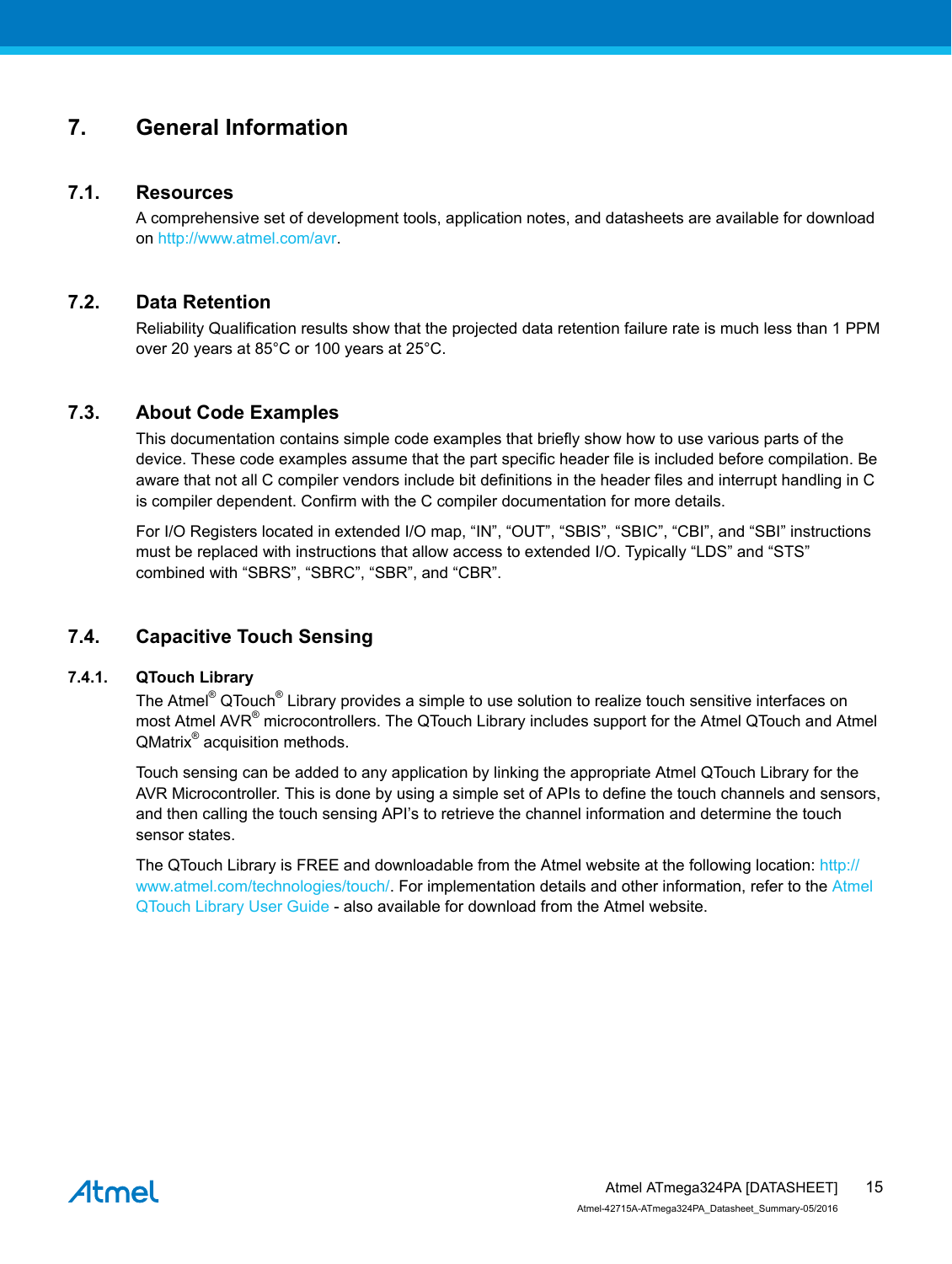## **8. Packaging Information**

### **8.1. 40-pin PDIP**



Atmel-42715A-ATmega324PA\_Datasheet\_Summary-05/2016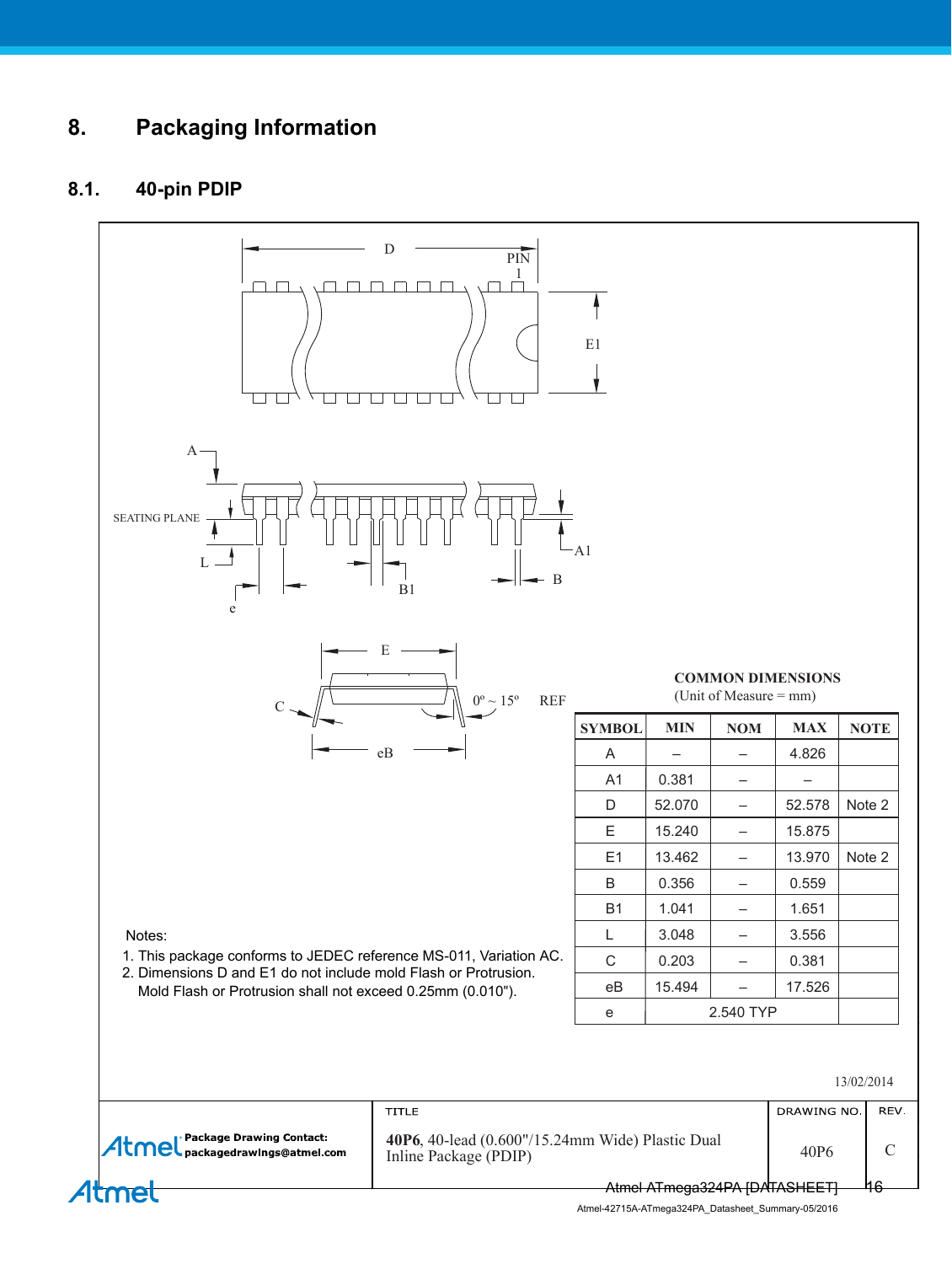#### **8.2. 44-pin TQFP**

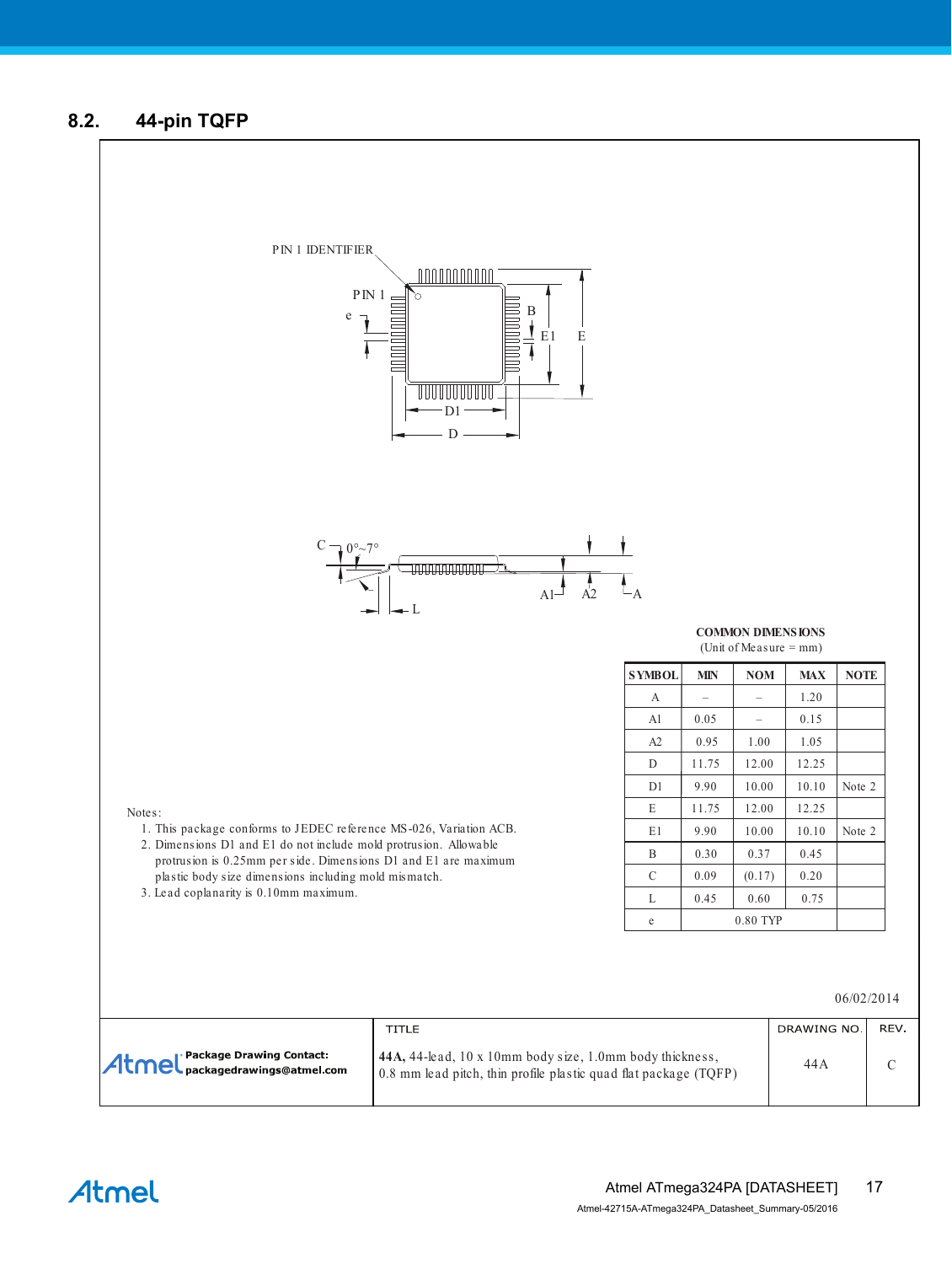**8.3. 44-pin VQFN**

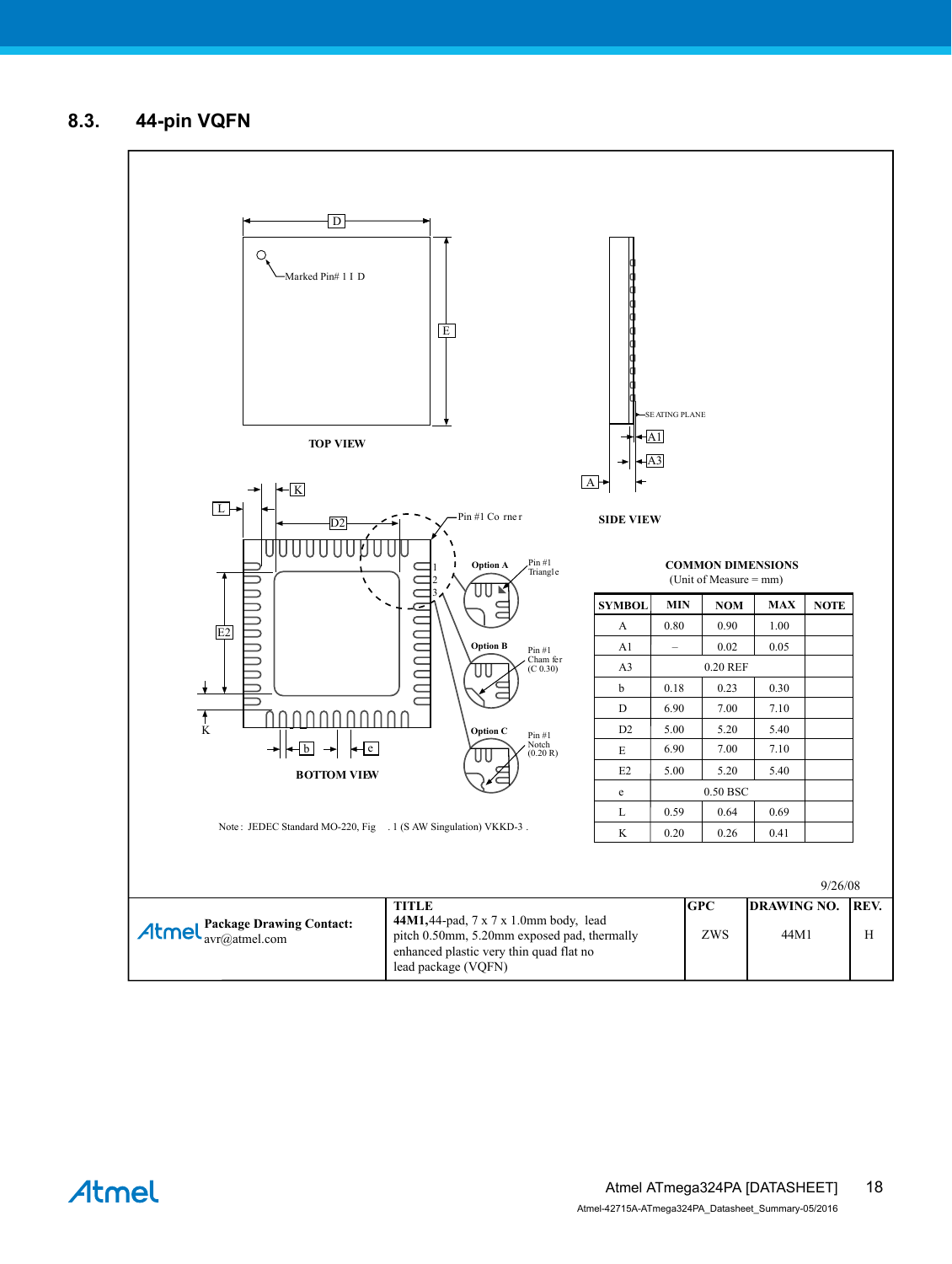**8.4. 44-pin QFN**

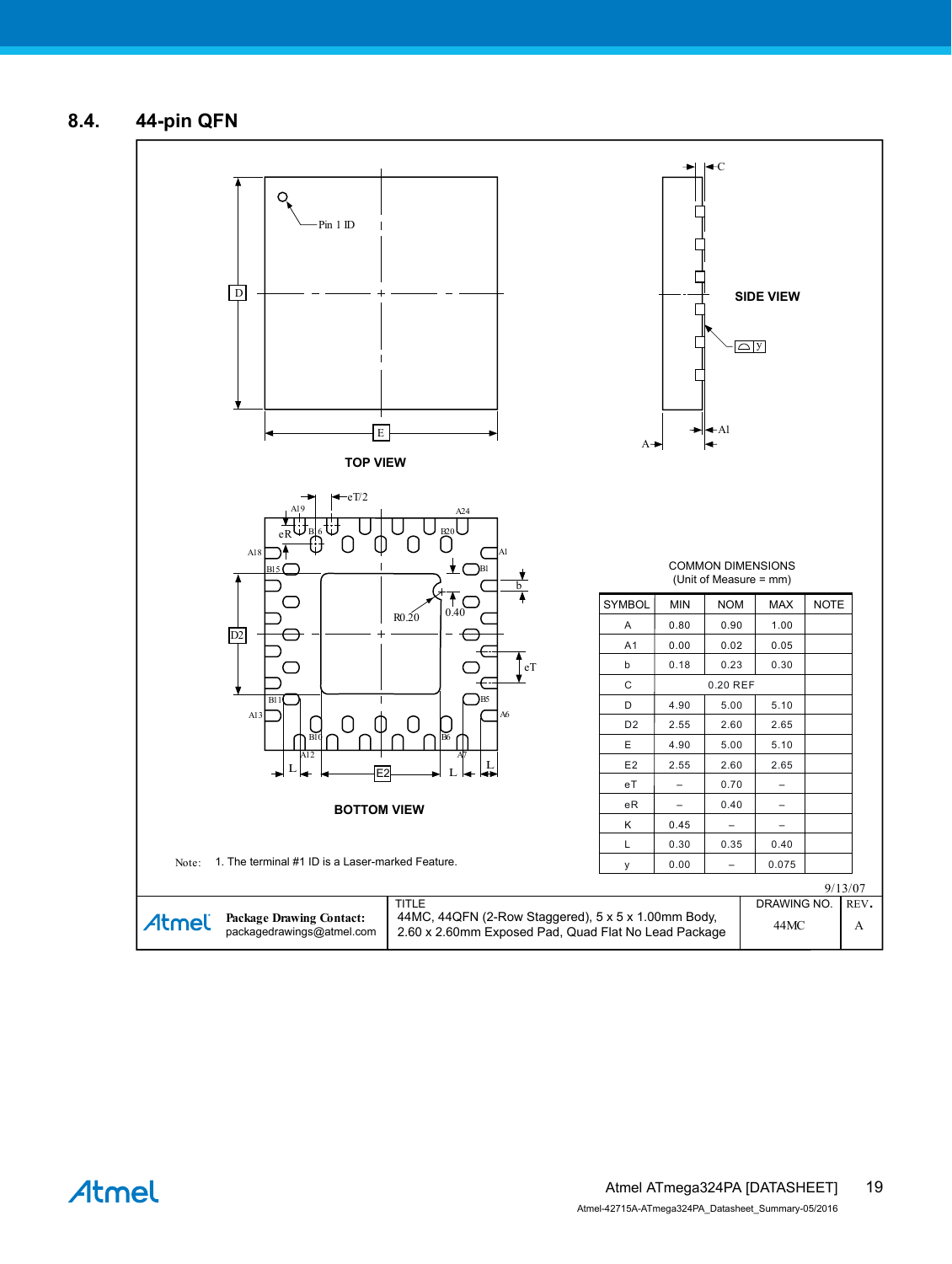#### **8.5. 49-pin VFBGA**